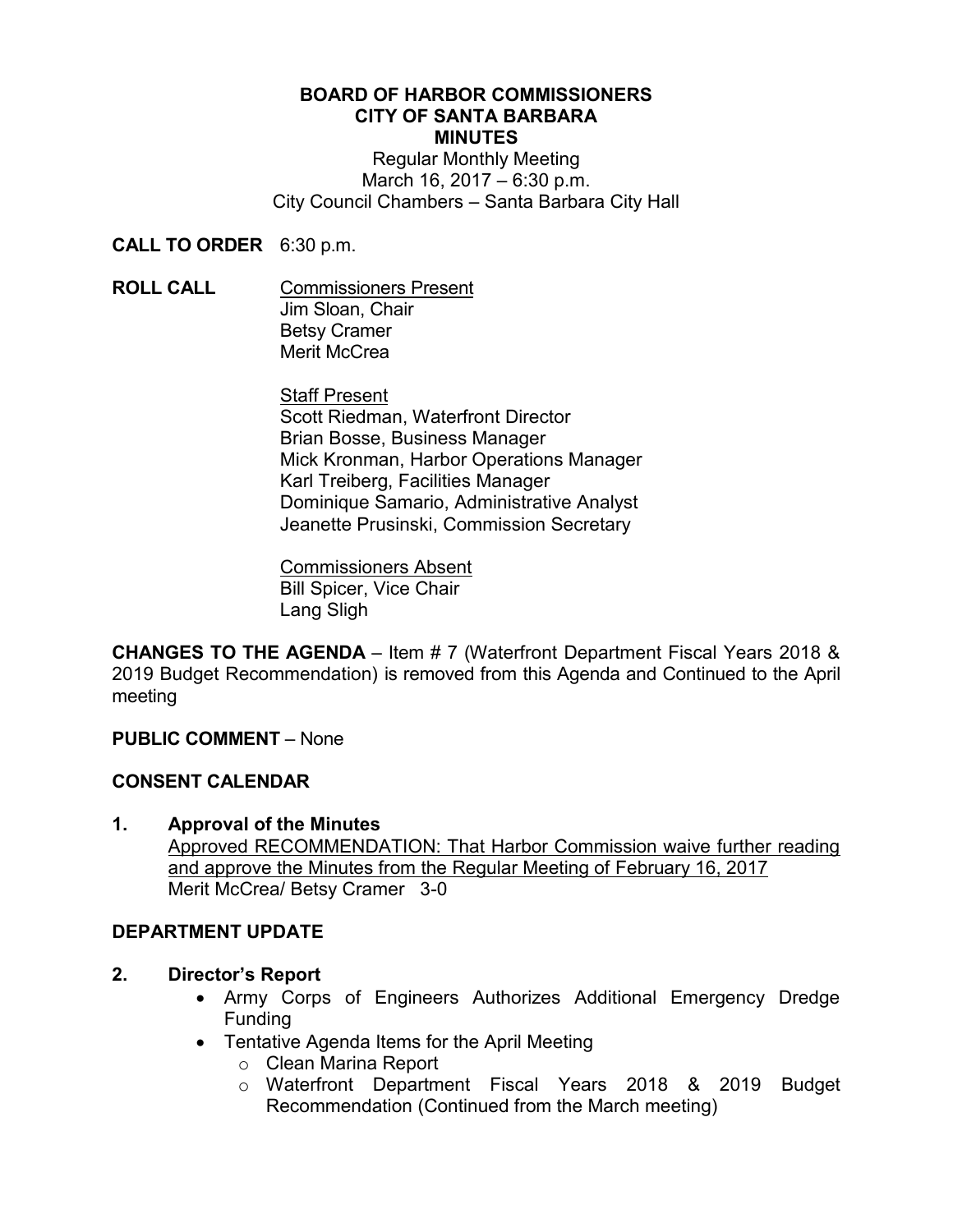Harbor Commission Minutes March 16, 2017 Page 2

# **3. Business Services Report**

• Brophy Bros. Interior Improvements

# **4. Facilities Management Report**

- Harbor Patrol Boats
- Federal Channel Dredging

# **5. Harbor Operations Report**

- February 17<sup>th</sup> Storm Report
- Wet Wednesdays Begin March 15<sup>th</sup>
- Operation Clean Sweep May  $6<sup>th</sup>$ 
	- o For participation information, contact Mick Kronman, Harbor Operations Manager, at [MKronman@SantaBarbaraCA.gov](mailto:MKronman@SantaBarbaraCA.gov)
- Harbor Nautical Swap Meet May 13<sup>th</sup>
	- o Contact the Waterfront Administrative Office at (805) 564-5531 for more information on the swap meet and the hazmat turn-in event

#### **NEW BUSINESS**

# **6. Baseline Monitoring Report, Southern California Marine Protected Areas**

Sarah Wheeler, with the California Ocean Science Trust, presented the Harbor Commission and Staff with baseline monitoring studies of Marine Protected Areas in the South Coast Region of California.

A series of informal Community gatherings will take place to discuss key findings from marine protected area baseline monitoring. In Santa Barbara, a meeting is scheduled March 24, from 4:00 p.m. to 6:00 p.m. in the Marine Center Classroom located at 125 Harbor Way.

Visit [www.oceanspaces.org/scsotr](http://www.oceanspaces.org/scsotr) to explore benchmark data reports, key findings reports, blogs and a whole host of more information on this topic.

# **7. Waterfront Department Fiscal Years 2018 & 2019 Budget Recommendation**

Recommendation: That Harbor Commission:

- A. Receive a staff presentation on the Waterfront Department's proposed Fiscal Year 2018 and 2019 budget submittal;
- B. Recommend approval of a 2% slip fee increase in Fiscal Year 2018 and Fiscal Year 2019;
- C. Recommend approval of a \$25 slip transfer fee increase to \$450 per linear foot for slips larger than 30 feet in Fiscal Year 2018;
- D. Recommend approval of a \$25 slip transfer fee increase to \$475 per linear foot for slips larger than 30 feet in Fiscal Year 2019; and,